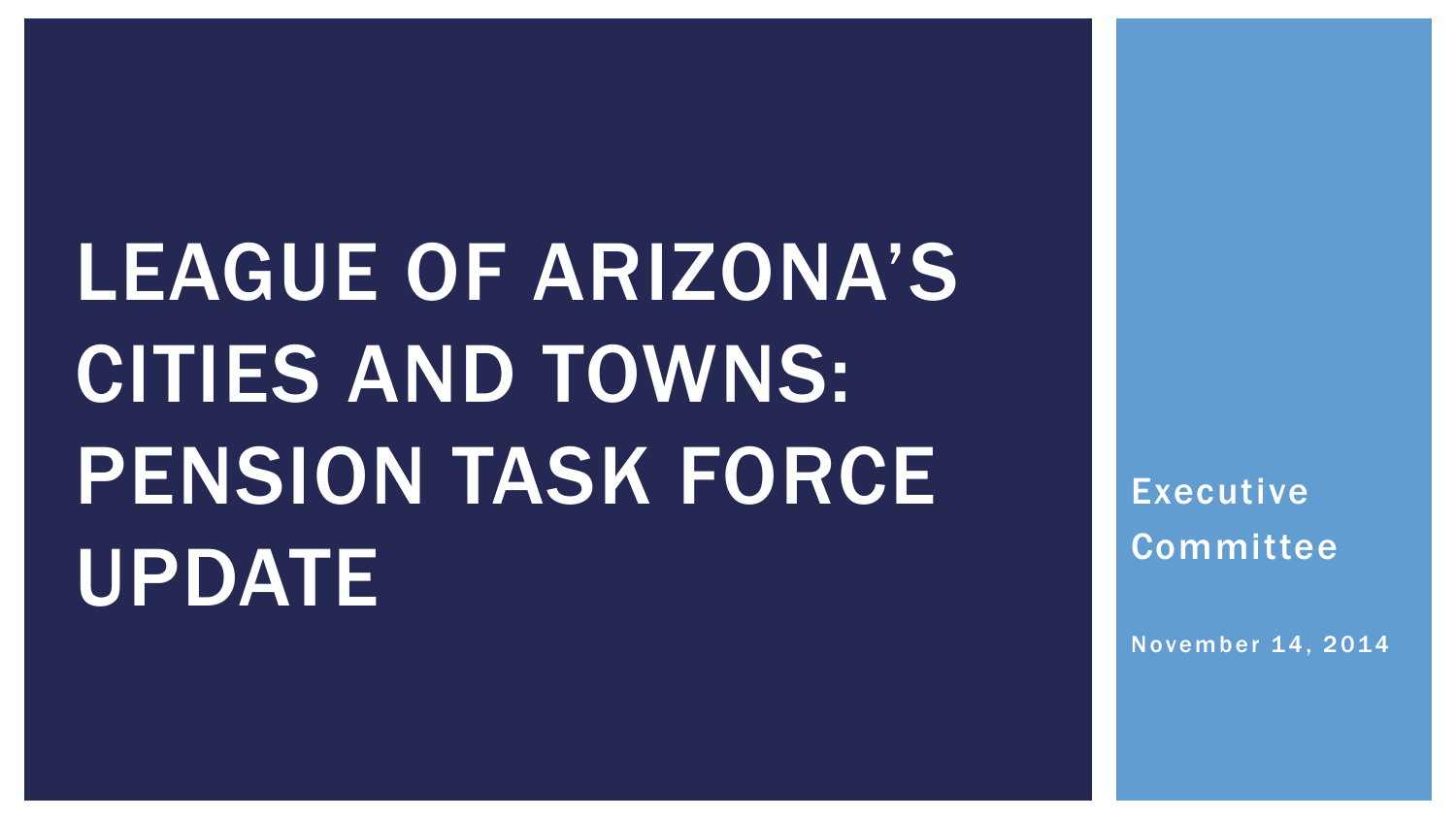#### TASK FORCE

 Formed in June 2014 Partnership with ACMA and GFOAz 15 Members Review all aspects of PSPRS, identify areas of improvement, and reform recommendations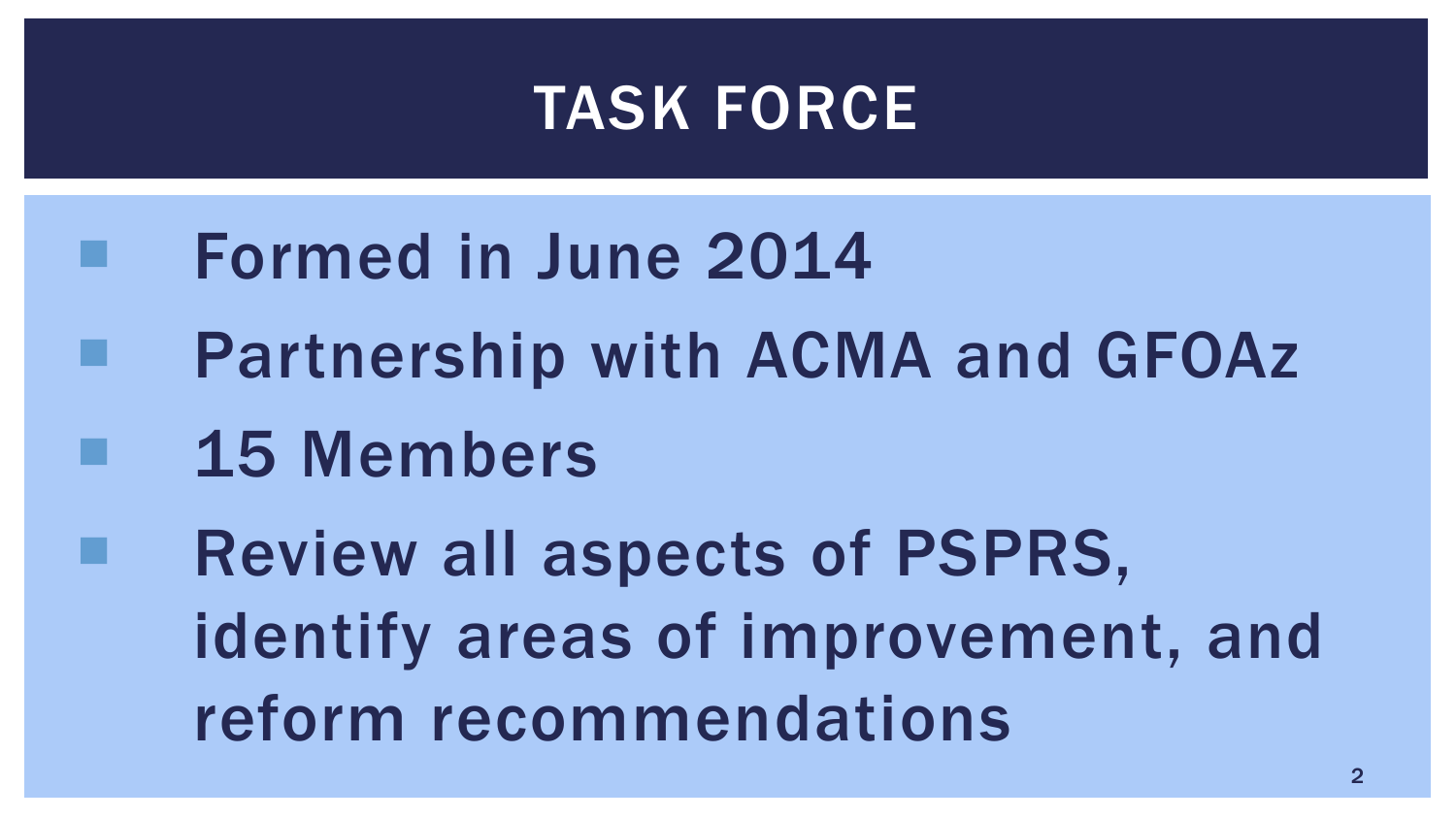### TASK FORCE INITIAL PHASE

- 1. Information and Education
	- 14 Presentations
- 2. Stakeholder Collaboration
	- Employers
	- State PSPRS Board and Administration
	- Arizona Firefighters' Association
	- Arizona Fraternal Order of Police
	- Arizona Police Association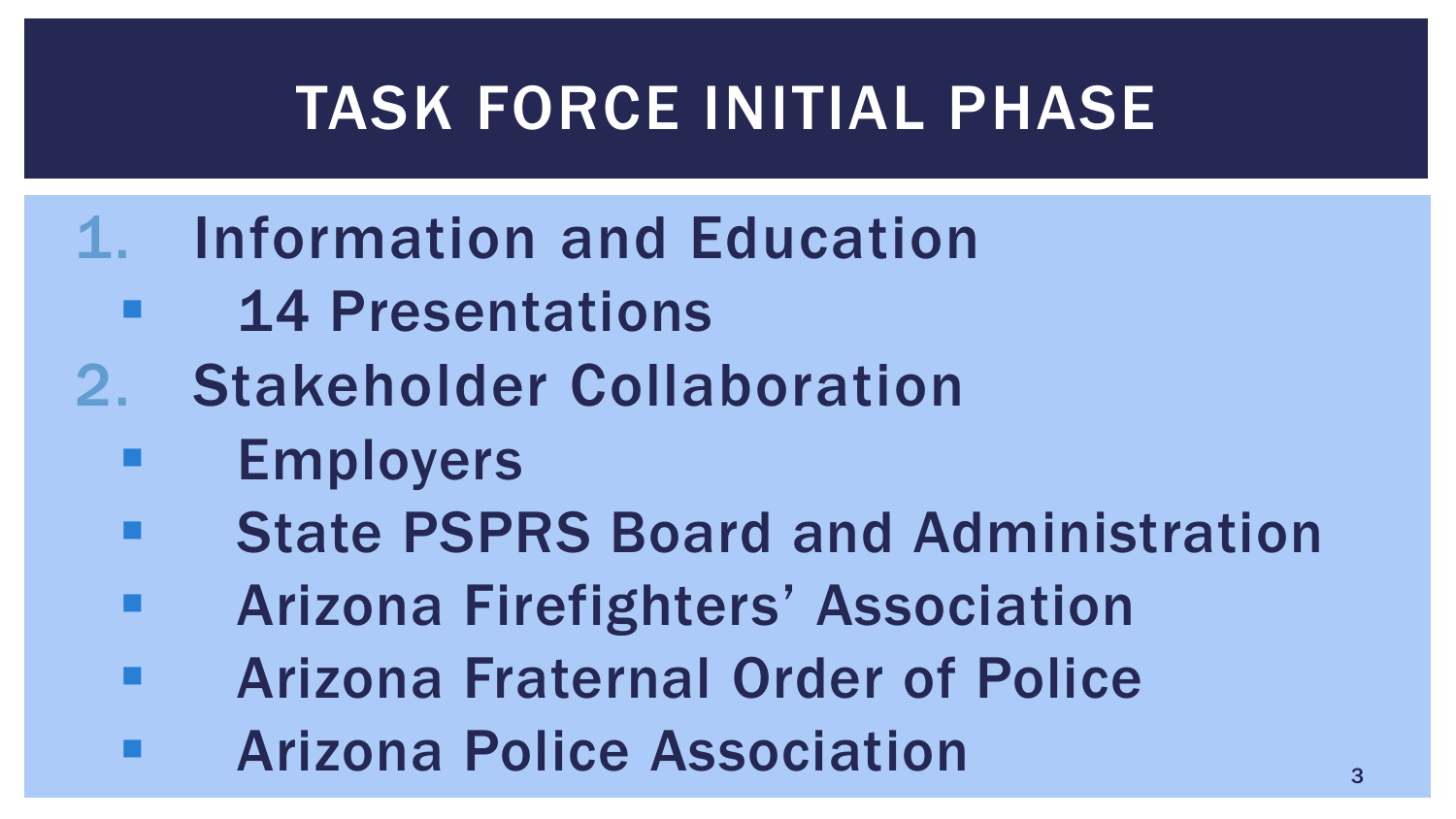### INITIAL PHASE TAKEAWAYS

- 1. Each Member Entity is Managing a Pension Plan (PSPRS is not ASRS)
- 2. Employers and PSPRS Will Develop a Stronger Relationship
- 3. Task Force Will Focus on Immediate **Opportunities**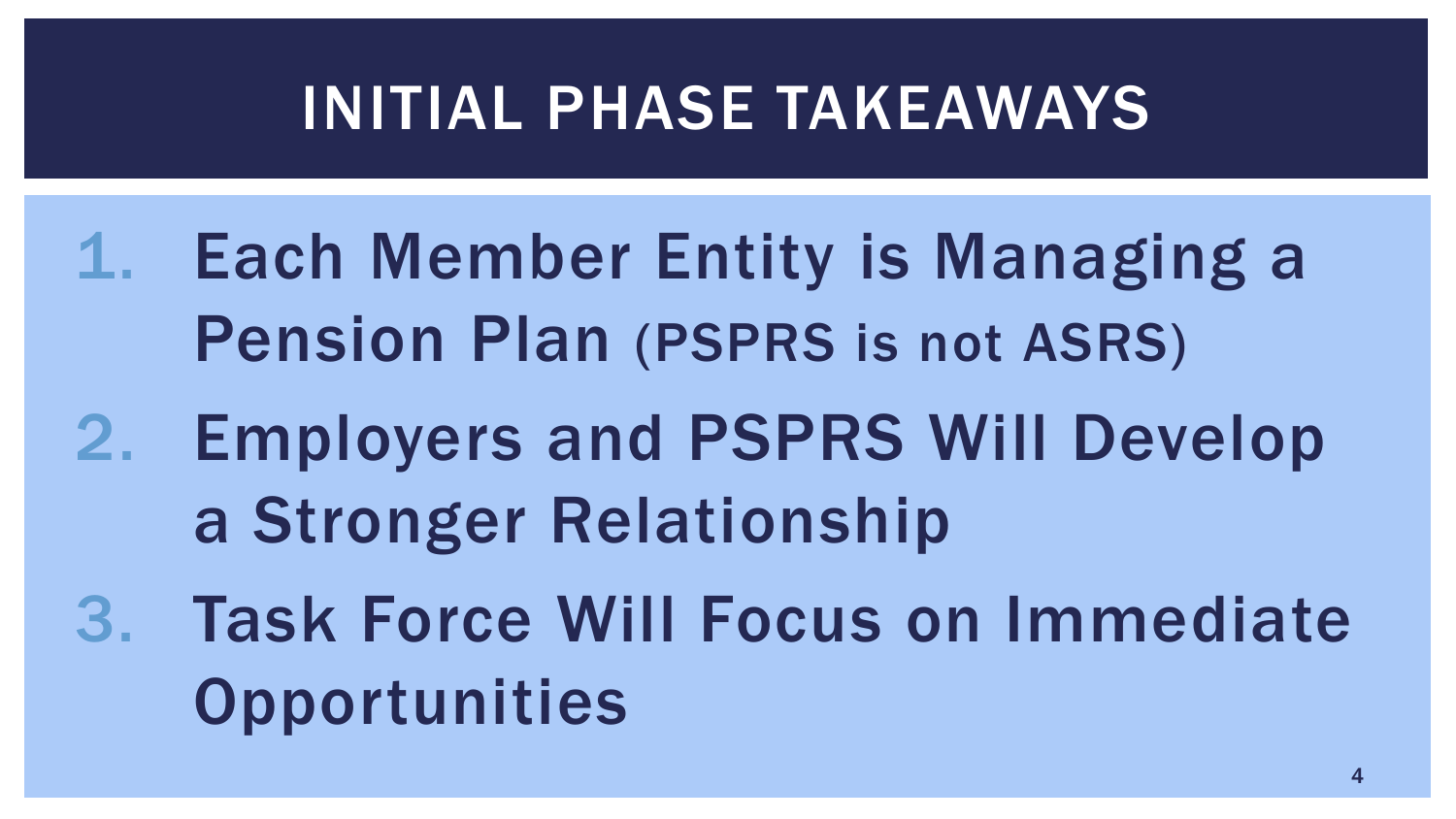### IMMEDIATE OPPORTUNITIES

- 1. Employer Recommended Practices
- **" "Know Your Numbers"** 
	- **Trends (Amount, Rate, Unfunded Liability)**
	- **Percent of Operating Budget**
	- **Plan Age/Maturity (Actives vs. Retirees)**
- Calculation is the "Minimum" Amount Due
	- Consider Making Contributions for DROP Members
	- **Excess Payments**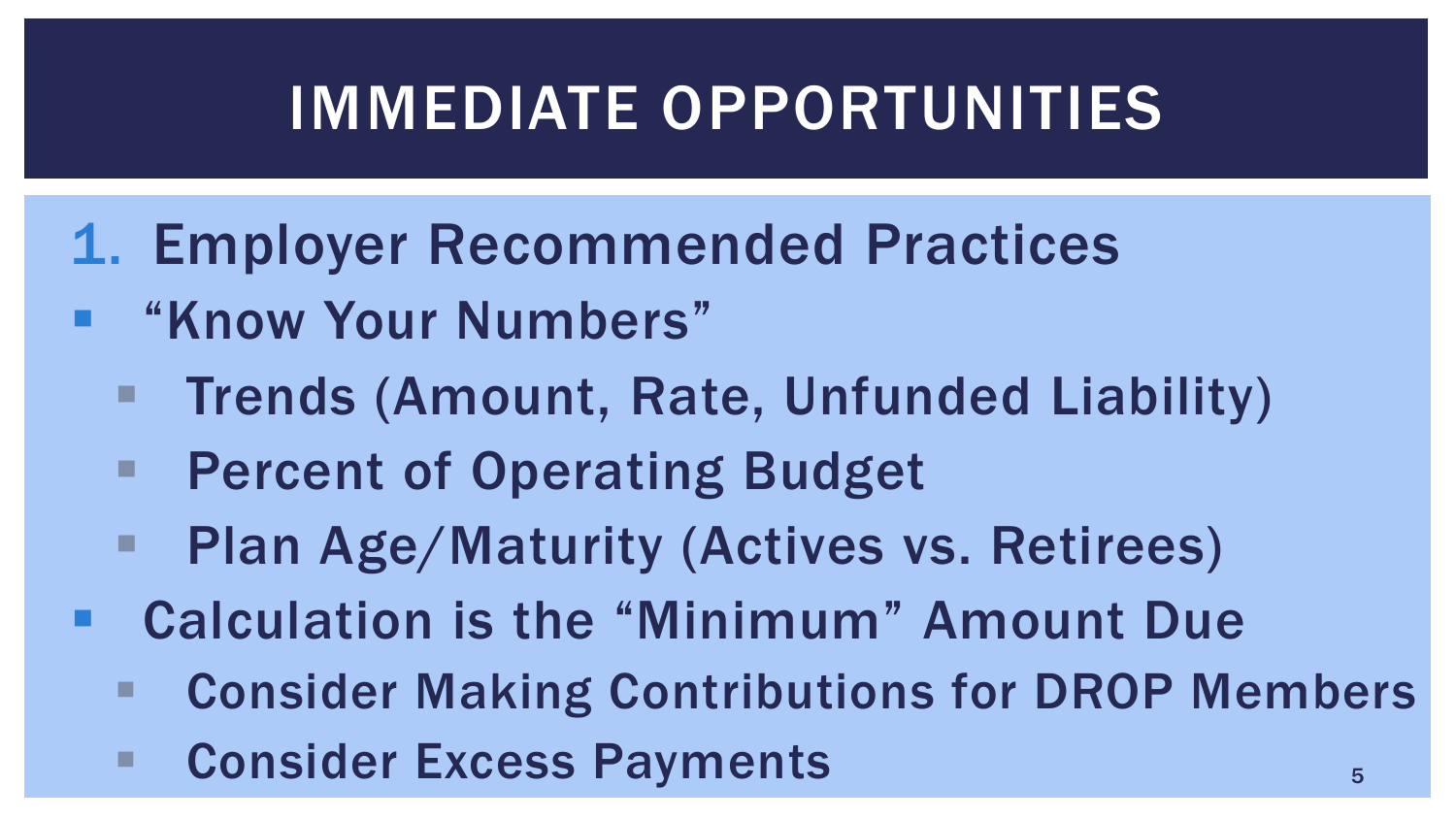### IMMEDIATE OPPORTUNITIES (CONTINUED)

- 1. Employer Recommended Practices (continued)
- Increase Interest Income by Making Payments with Less Frequently
- **Adopt a Pension Funding Policy** 
	- Outlines what to do if costs get too high or have excess reserves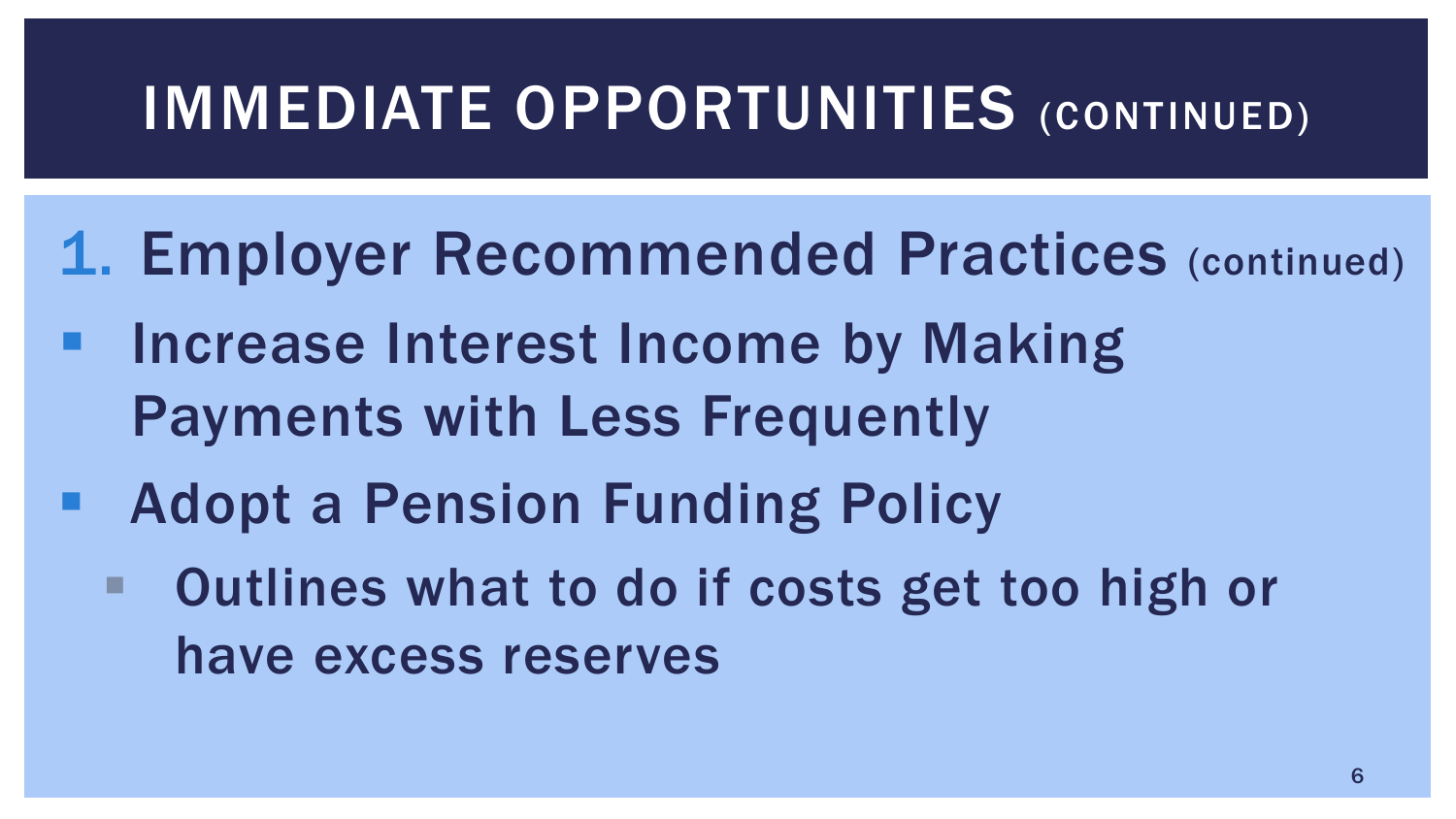### IMMEDIATE OPPORTUNITIES (CONTINUED)

- 2. Employer Meetings in January 2015
	- Release Employer Recommended Practices
	- **E.** Discuss New Financial Information
		- **7/1/15 Contribution Rates**
		- Funded Status / Unfunded Liabilities
		- **Impact of Fields' Decision**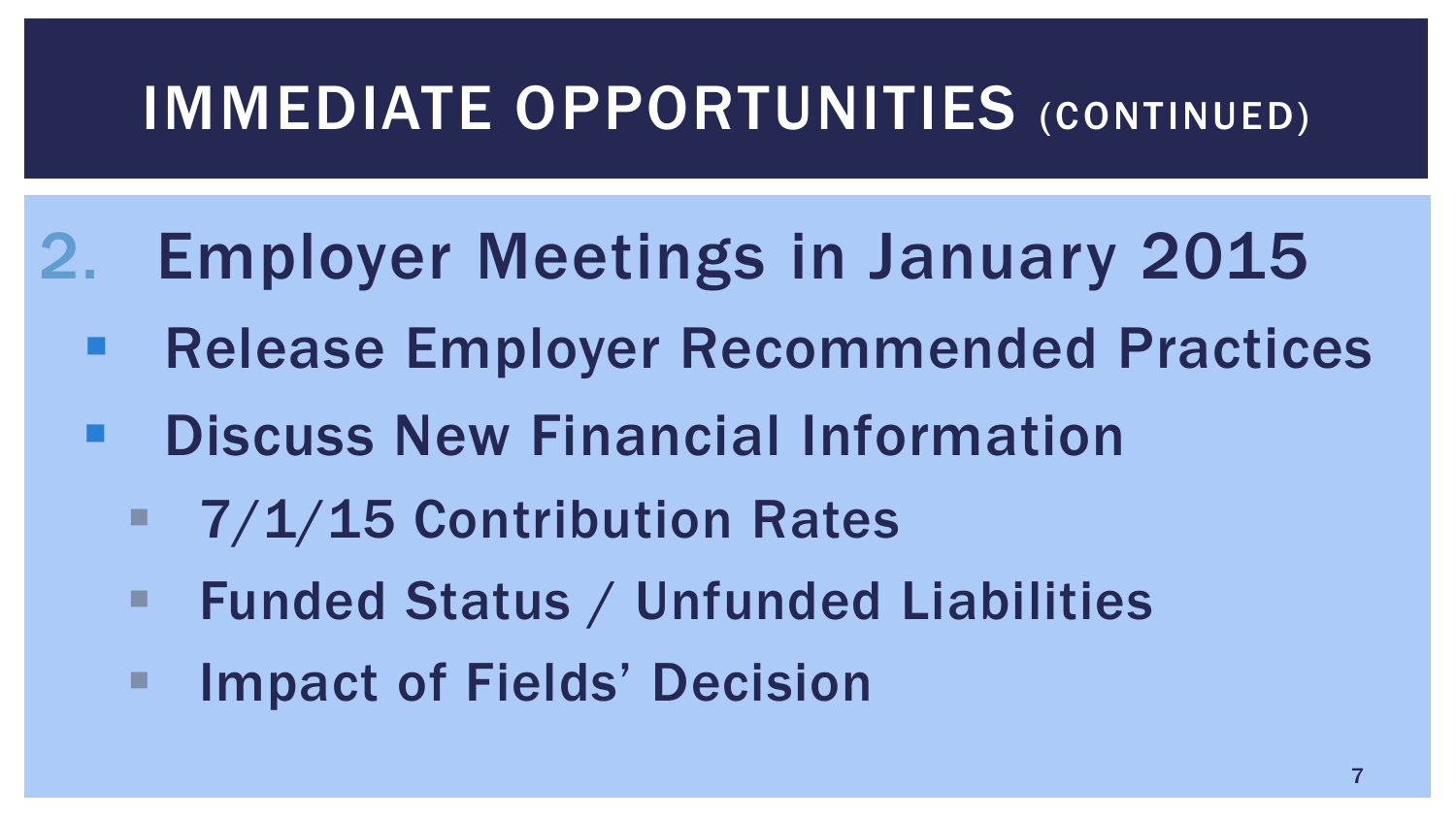### IMMEDIATE OPPORTUNITIES (CONCLUDED)

- 3. Address Retiree Unfunded Liability
	- Real Liability
	- Financing Opportunity
	- Pursue Partnership with State Treasurer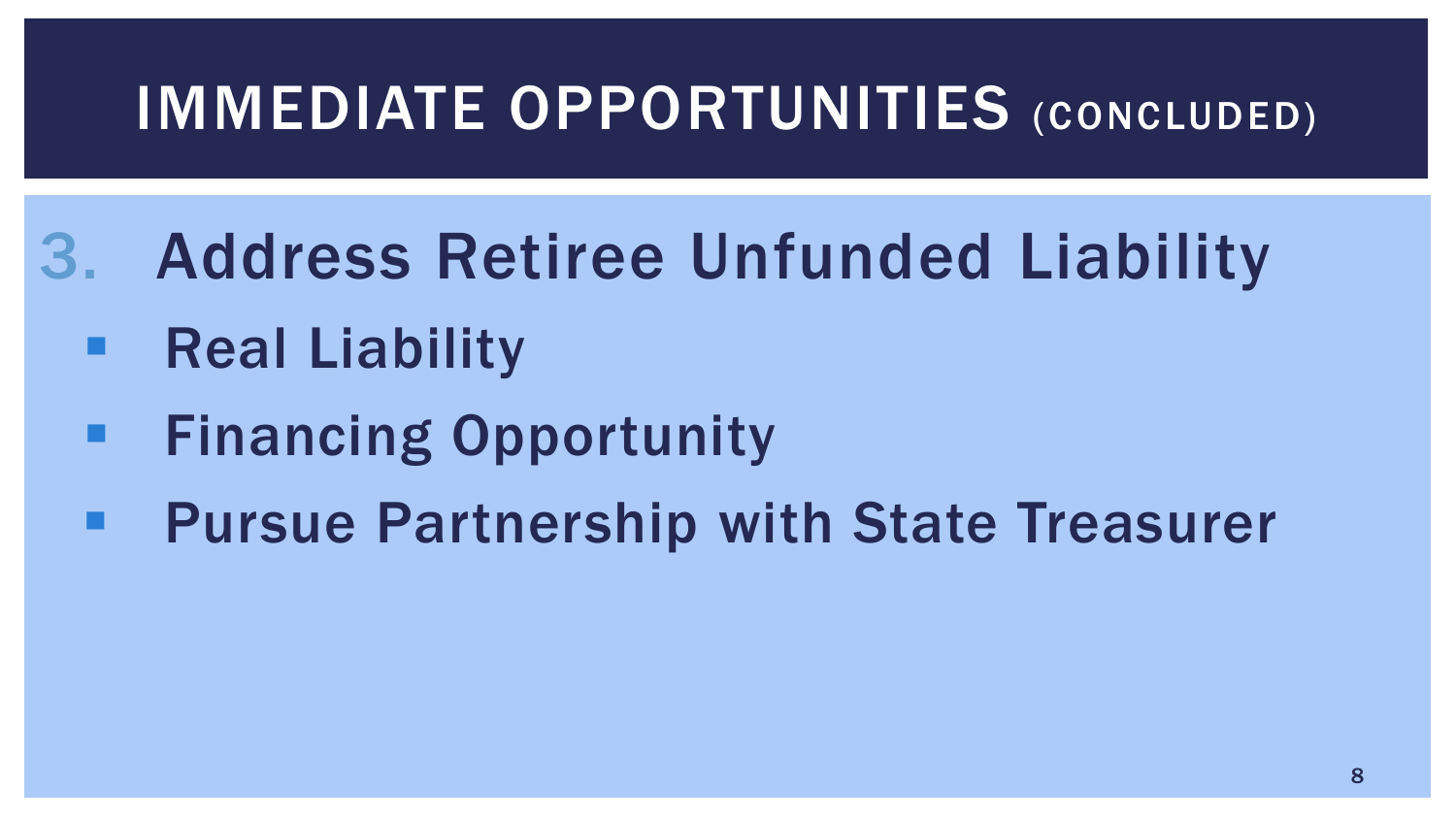### NEXT PHASE: REFORM RECOMMENDATIONS



### Principles

Plan Design **Elements**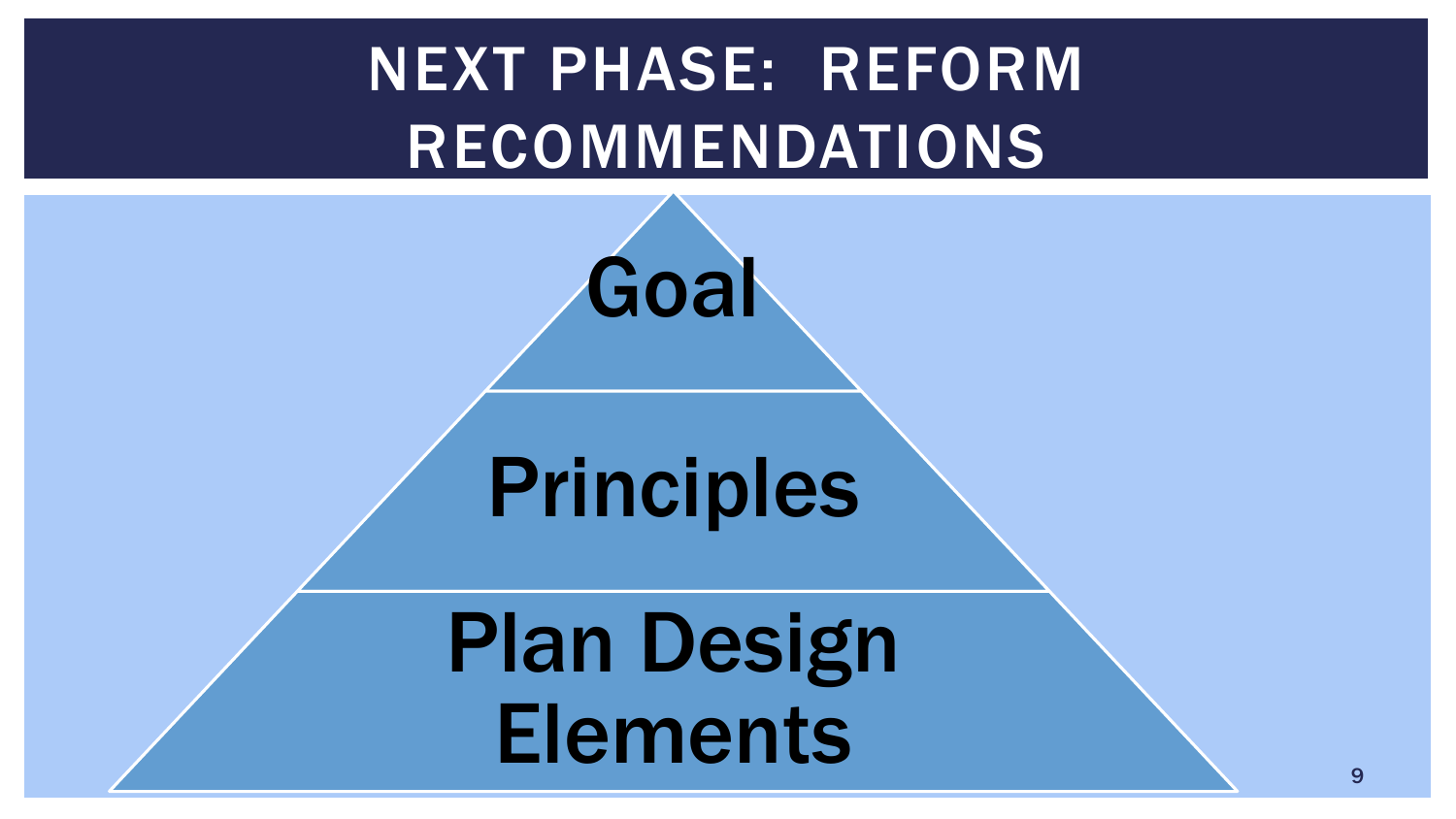### KEY QUESTIONS

- What should the Employee, Retiree, Employer, and Taxpayer get out of the System?
- How is this Accomplished?
- Type of plan, cost sharing, annual pension increase (PBI), etc.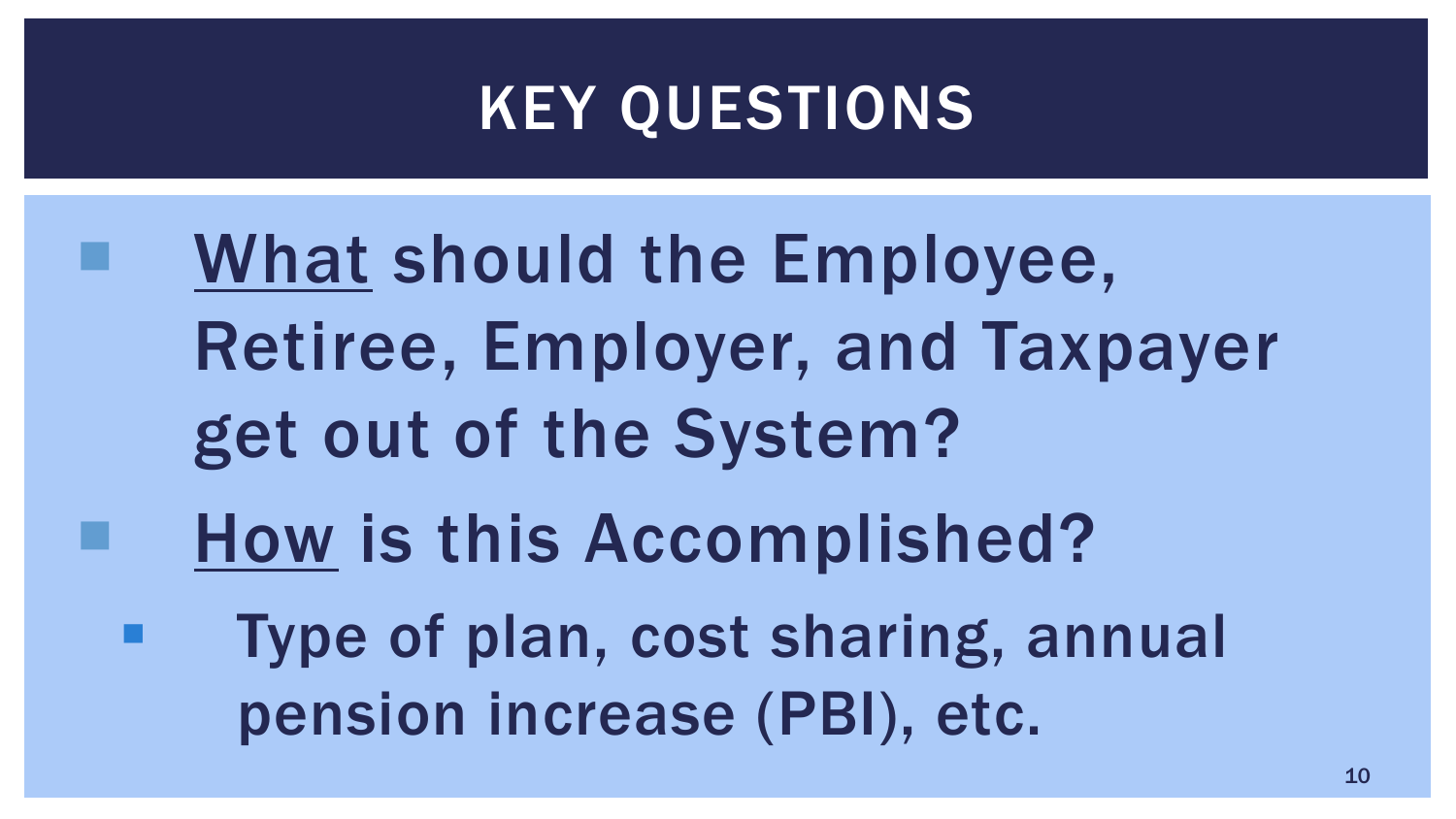### PROPOSED PRINCIPLES

- 1. Adequate and Affordable
- 2. Financially Solvent
- 3. Transparent and Accountable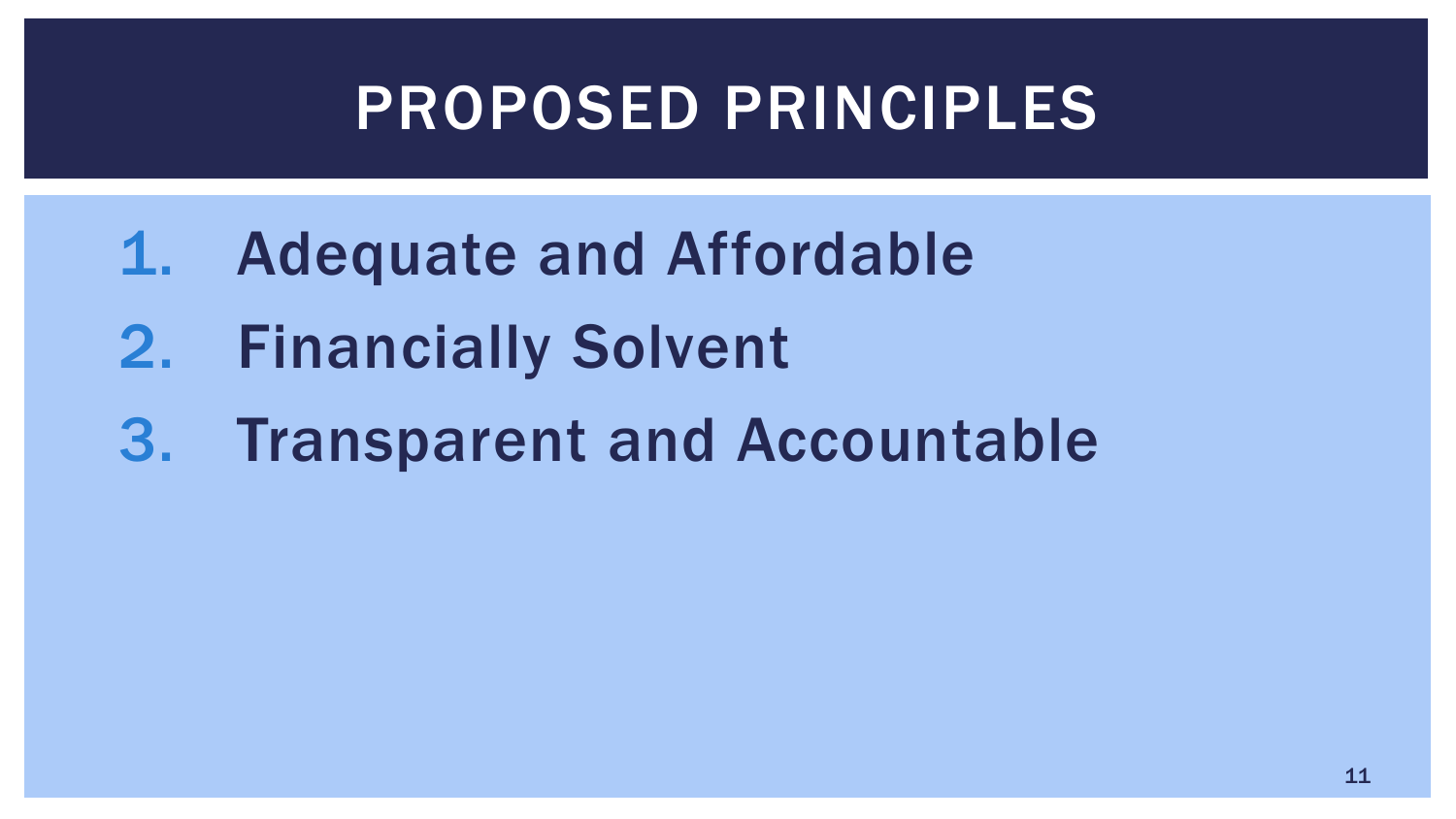### PROPOSED PLAN DESIGN ELEMENTS

- 1. Pension Amount
- 2. COLA
- 3. Retirement Age
- 4. Cost Sharing
- 5. Funded Status
- 6. Actuary Assumptions
- 7. Investment Strategies
- 8. Dedicated Revenues
- 9. Governance
- 10.Loan Program

11.Legal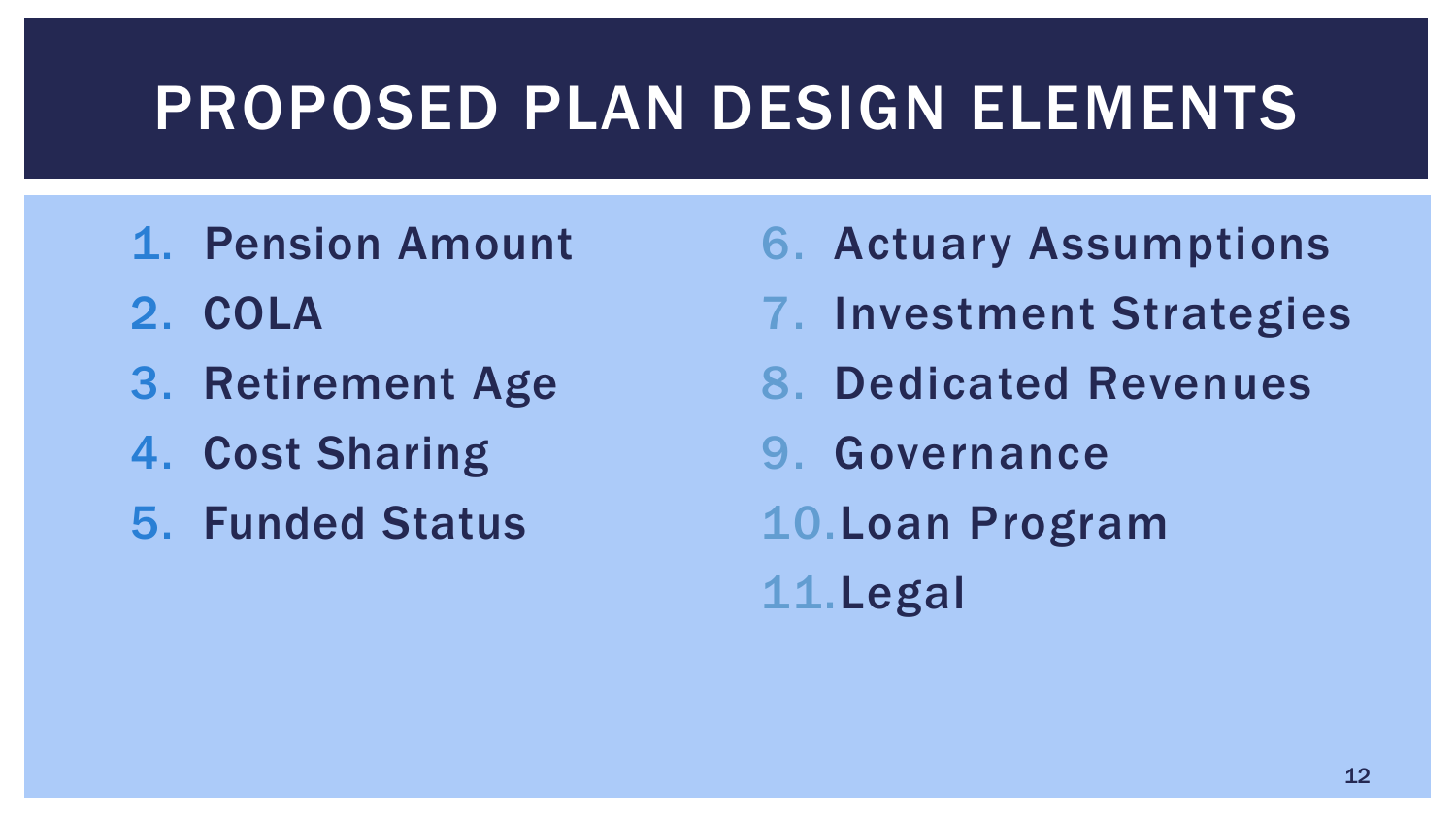### TASK FORCE SUMMARY

 Education and Collaboration Employer Engagement Immediate Opportunities Legislative Solutions Will Take Time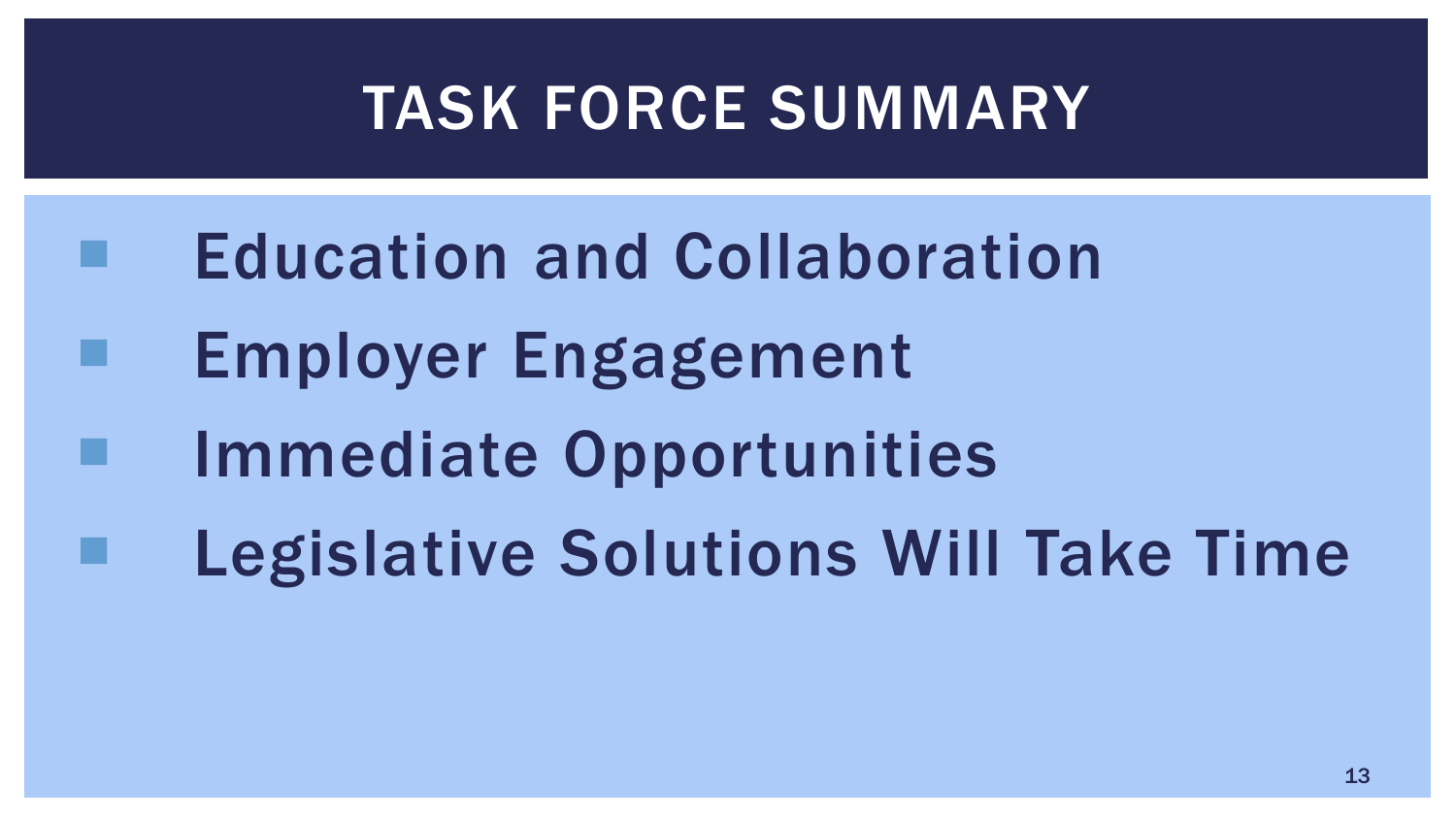### UPCOMING CALENDAR

# **January** 2015

- •Employer Meetings
- •Employer Recommended Practices

# **February** 2015

• Next Update to Executive **Committee**